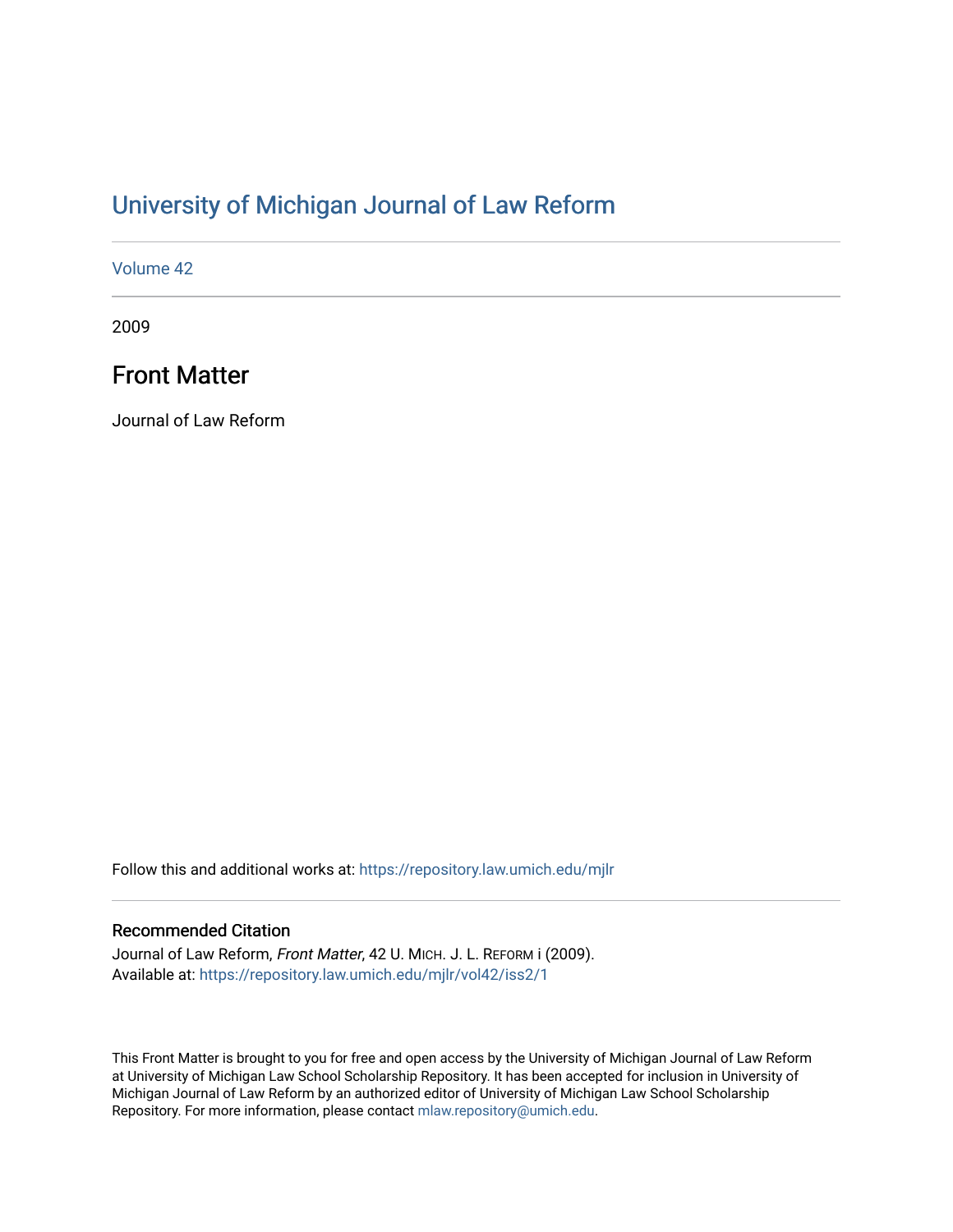# UNIVERSITY OF MICHIGAN **JOURNAL** *of* LAW **REFORM**

VOLUME 42 · ISSUE 2 WINTER 2009

# **UN\V. OF** MICH. **JUN 11 2009** LAW LIBRARY

UNIVERSITY OF MICHIGAN LAW SCHOOL  $\sim$ ANN ARBOR, MICHIGAN

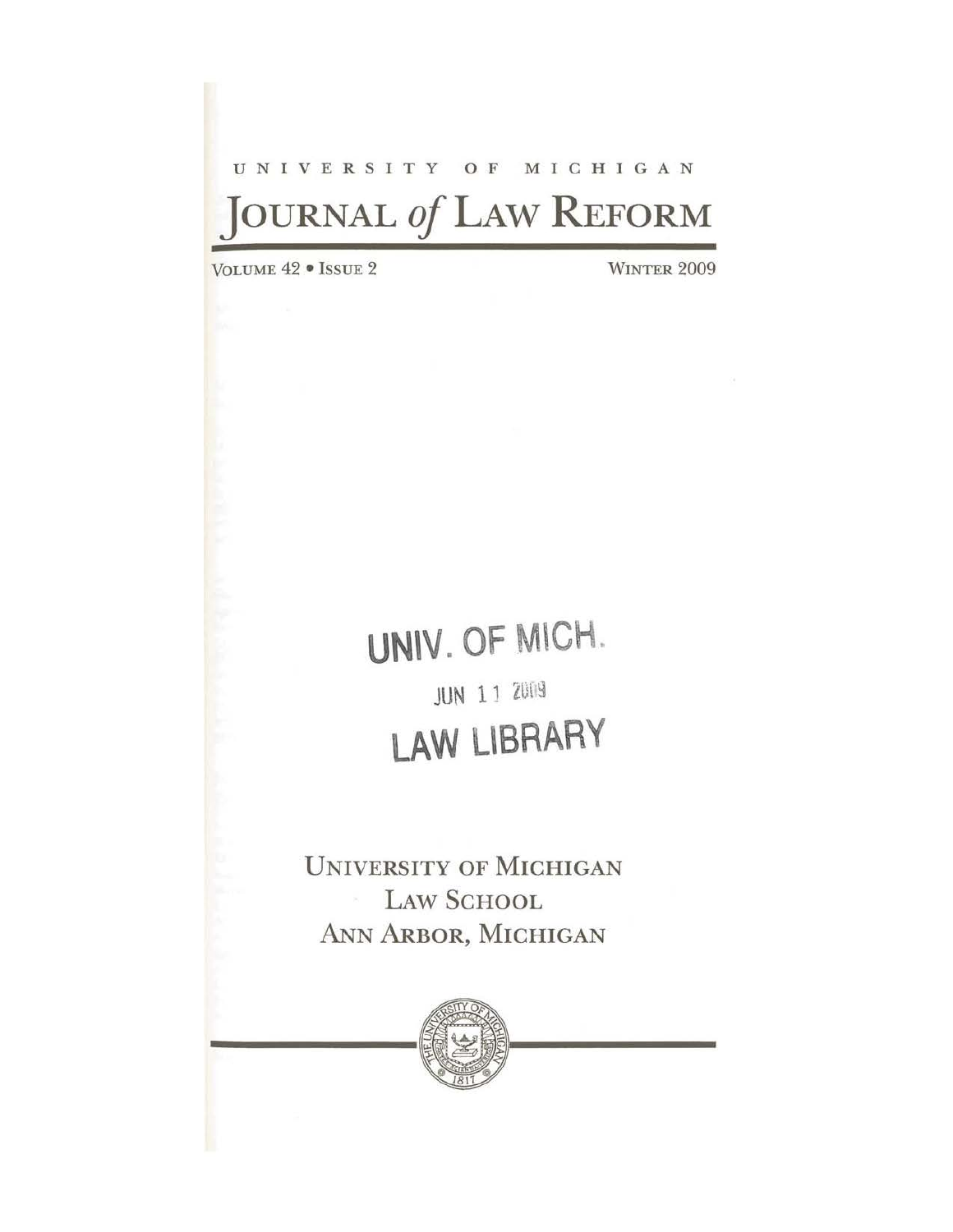### Cite as: 42 U. MrcH. J.L. REFORM \_ (2009)

Copyright© 2009 by the *University of Michigan journal of Law Reform.* All rights reserved. Except where otherwise expressly indicated, copies of scholarship printed in the *University of Michigan journal of Law Reform* may be made for course use in any public or private institution of learning provided that (1) copies are distributed at or below cost, (2) the author and the *University of Michigan Journal of Law Reform* are identified on the copies, and (3) proper notice of copyright is affixed to each copy.

The *University of Michigan Journal of Law Reform* is published quarterly by students of the University of Michigan Law School. Fourth-class postage paid at Ann Arbor, Michigan 48109. Printed by Joe Christensen, lnc., Lincoln, Nebraska 68521.

> *University of Michigan Journal of Law Ref<mn*  University of Michigan Law School 625 S. State Street Ann Arbor, Ml 48109-1215 Telephone: (734) 763-6100 http://students.law.umich.edu/mjlr/

#### PUBLICATION POLICY

The *Journal* seeks to improve the law and its administration by providing a forum for discussion that identifies contemporary issues for reform efforts, proposes concrete means to accomplish change, and evaluates the impact of law reform. As contributions to this discussion, the *Journal* also welcomes multidisciplinary and empirical work.

We encourage the submission of unsolicited manuscripts for publication. Submissions should be sent electronically to jlr-submissions@umich.edu. Articles should generally conform to *The Bluebook: A Uniform System of Citatum* (18th ed. 2005) and *The Chicago Manual of Style* (15th ed. 2003).

Views expressed in the *journal* are those of the authors and not necessarily those of the editorial staff.

#### **SUBSCRIPTIONS**

The current subscription rate is \$35.00 domestic and \$40.00 foreign. All business inquiries should be made to (734) 763-6100. Subscribers should report the nonreceipt of copies within six months of the mailing date.

#### INDIVIDUAL AND BACK ISSUES

Copies of individual issues from the current volume can be obtained directly from the *journal* for \$15.00 each.

Back issues in complete sets, volumes, or single issues can be obtained from William S. Hein & Co., Inc., 1285 Main Street, Buffalo, New York 14209-Telephone (716) 882-2600. The *journal* is also available on microfilm through ProQuest, 300 North Zeeb Road, Ann Arbor, Michigan 48106-1346-Telephone (800) 521-0600. Back issues are also available in PDF format through HeinOnline at http://heinonline.org.

#### INDEXES

The *Journal* is indexed in the Current Law Index, Index to Legal Periodicals, Legal Resource Index, and PAIS Bulletin.

ISSN 0033-1546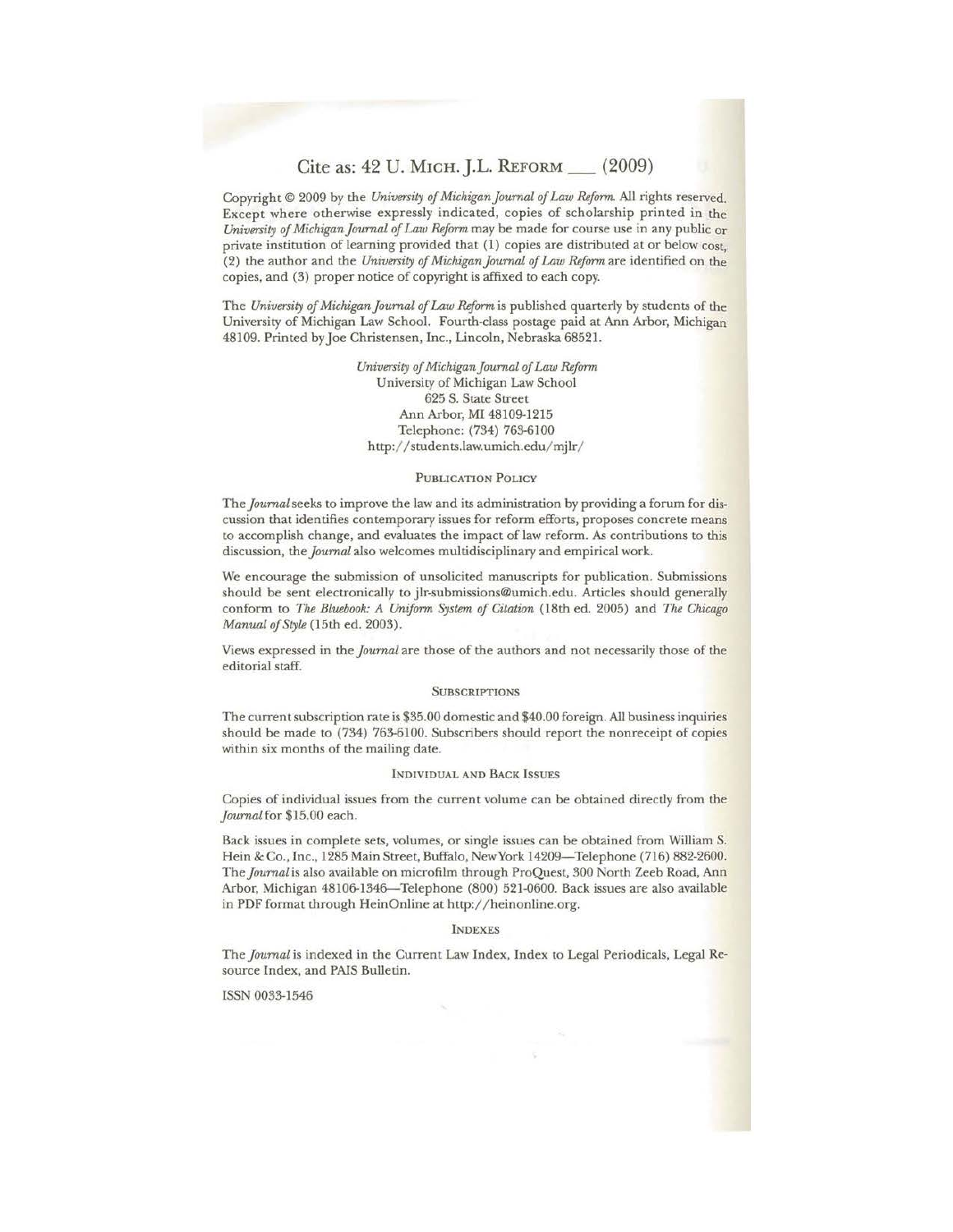## UNIVERSITY OF MICHIGAN JOURNAL of LAW REFORM

#### **Editorial Board**

Volume 42 . 2008-2009

Managing Article Editor ELYSE M. GREENWALD

Article Editors **MICHELLE BAZU** JENNIFER E. BLACK MEGAN G. CRANE **ROGER P. MEYERS** CHRISTOPHER E. MILLER

**GRACE O. ADUROJA** ASHA R. AGRAWAL **BRIAN C. AVELLO CHARLES C. BALLEW JON BOGUTH** SHELBY A. BOXENBAUM STACY L. BRAVERMAN **ERIC A. BUKSTEIN** WILLIAM A. CHRISTOPHER ELIZABETH C. CROUSE

JOSEPH D. ADAMSON MIR Y. ALI JOHN C. ALLERDING NICHOLAS ANTONIOU MATTHEW D. BARTLEBAUGH **ELIZABETH BEERMAN SARAH A. BENNETT** W. TURNER BOOTH EVAN P. BRENNAN **ALEXANDER BROWN AMY LYNN BRUNING BRIAN CATHEY ALICE CHEN** CHRISTOPHER M. CHUBB MARGIA K. Y. CORNER **NATHANIEL CURTIS** 

Manager MAUREEN A. BISHOP

Editor in Chief AMY L. COCUZZA

Managing Editor **SUNIL V. SHENOI** 

Managing Executive Editor EMILY A. McCoy

Executive Editors **DANIEL P. BROOKS** DANIEL P. HIPSKIND ROBERT E. KIM ROBERT L. MAUGER HEATHER M. POOLE

Managing Technology Editor **BRIAN HAYDEN PASCAL** 

**Contributing Editors** METTA J. DWYER **KATHERINE E. EKLUND** MICHAEL W. FELDMAN PATRICK E. GILLETTE **SAMEERA HAQUE** KRISTEN L. HEISE NATHANIEL KRITZER **KRISTEN KULIK** CHRISTOPHER G. LEE **JORDAN MARTELL** 

Associate Editors THERESA M. DEAN SAMUEL M. DUNCAN **JULIA R. FINKEL** JORDAN H. FLOURNOY **SARAH BETH GLEICH** KEITH D. GREENBERG EMILY P. GRIM ROBYN J. KONKEL **TOMEK KOSZYLKO** BRENT LAPOINTE **BARRY LUONG JAN PETER MENSZ** KERRY L. MONROE ZOE A. RASMUSSEN ELIZABETH A. REYNOLDS

> Editorial Assistants CATHERINE T. LEGGIERI MATTHEW S. REDDING BARBARA I. SUMMERS

Managing Note Editor **ASHLEY L. THOMPSON** 

Note Editors **ISABEL M. DANIELS** CHRISTOPHER J. KRIVA MICHELLE G. LEE JUSTIN M. WINERMAN EVANGELINE A. ZIMMERMAN

> **MAX MILSTEIN BRIAN P. MURPHY** DANIEL R. PALMADESSO RUSSELL C. PETRELLA **ANTHONY M. RAMIREZ JUSTINA KAHN SESSIONS** ROHAN C. SHETTY BRENNA M. SPEISER LISA YUN **JING ZHAO**

**KRISTINA SALEH** RENA A. SETH **KELA SHANG** RYAN M. SHANNON **SHANNON SHIN BRADLEY M. SMYER** RACHAEL S. STEENBERGH **GRANT T. STERN ERICA N. TURCIOS** LILLIAN M. WAFFORD **JACOB ALLEN WALKER** WILLIAM T. WALL **RINA WANG MEREDITH S. WEILL** MATTHEW J. WEISER JASON E. WRIGHT

> $Cl$ ork SARAH L. HALL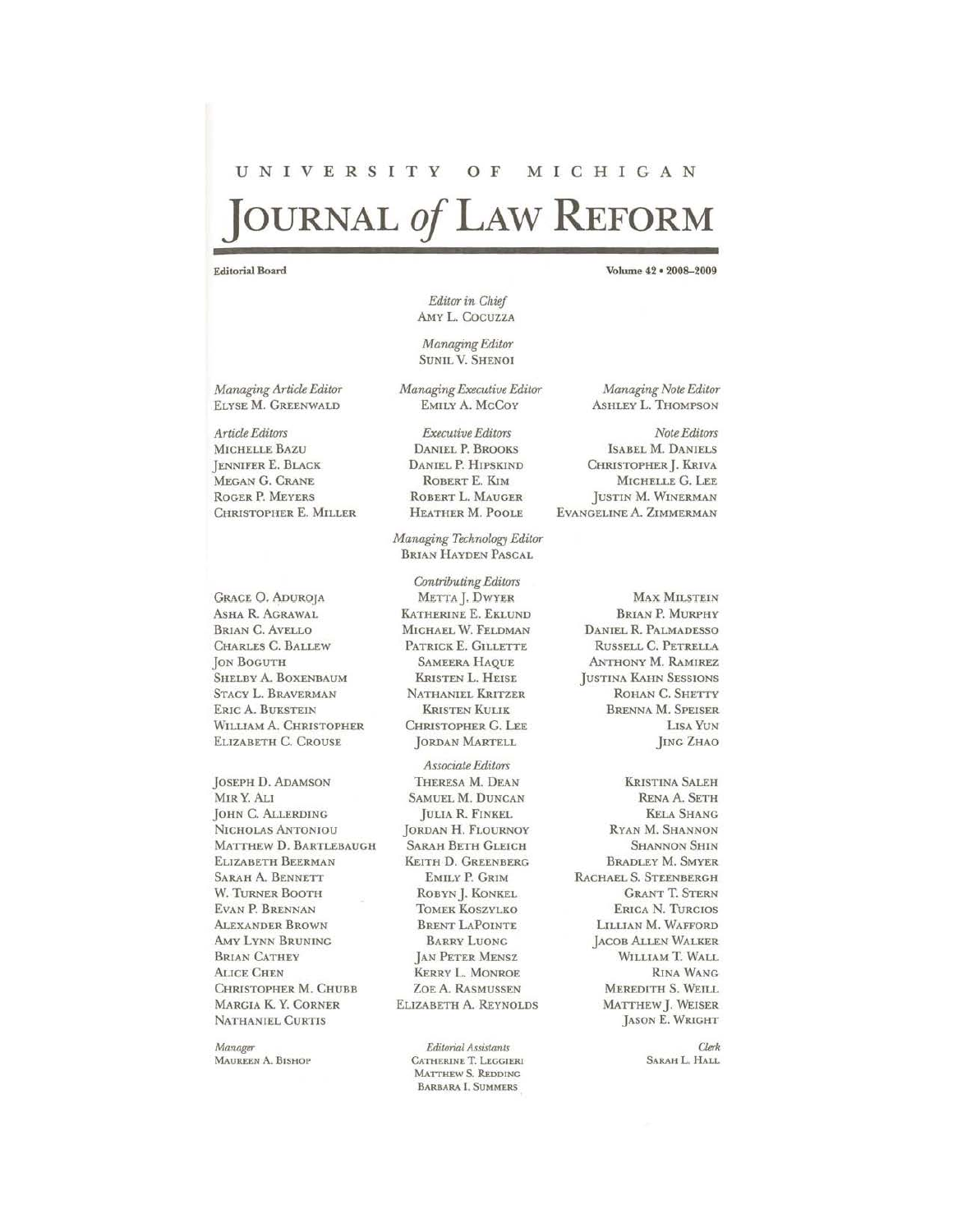### UNIVERSITY OF MICHIGAN LAW SCHOOL

#### Winter 2009

Administrative Officers

MARY SUE COLEMAN, B.A., PH.D., President of the University TERESA A. SULLIVAN, B.A., PH.D., Provost and Executive Vice President for Academic Affairs EVAN H. CAMINKER, B.A., J.D., Branch Rickey Collegiate Professor, Dean MARK D. WEST, B.A., J.D., Nippon Life Professor of Law, Associate Dean for Academic Affairs BRIDGET M. MCCORMACK, B.A., J.D., Associate Dean for Clinical Affairs VIRGINIA B. GORDAN, B.A., J.D., Assistant Dean for International Affairs DAVID H. BAUM, B.A., J.D., Assistant Dean for Student Affairs KATHERINE B. GOTTSCHALK, B.A., Assistant Dean for Financial Aid SUSAN M. GUINDI, B.A., J.D., Assistant Dean for Career Services SARAH C. ZEARFOSS, A.B., J.D., Assistant Dean and Director of Admissions TODD BAILY, B.A., Assistant Dean for Development and Alumni Relations MARYANN SAROSI, B.A., J.D., Assistant Dean of Public Service CHRISTINE GREGORY, B.A., J.D., Assistant Dean for Student Affairs

#### Professors Emeriti of Law

LAYMAN E. ALLEN, A.B., M.P.A., L.L.B. DAVID L. CHAMBERS, A.B., LL.B., Wade H. McCree, Jr. Collegiate Professor of Law ALFRED F. CONARD, A.B., LL.B., LL.M., J.S.D., LL.D., Henry M. Butzel Professor of Law LUKE K. COOPERRIDER, B.S., J.D. ROBBEN W. FLEMING, B.A., LL.B., LL.D. WHITMORE GRAY, A.B., J.D., LL.D. JEROLD H. ISRAEL, B.B.A., L.L.B., Alene and Allan F. Smith Professor of Law JOHN H. JACKSON, B.A., J.D., Hessel E. Yntema Professor of Law CHARLES W. JOINER, A.B., J.D. YALE KAMISAR, A.B., LL.B., LL.D., Clarence Darrow Distinguished University Professor of Law THOMAS E. KAUPER, A.B., J.D.,

Henry M. Butzel Professor of Law

RICHARD O. LEMPERT, A.B., J.D., PH.D., Eric Stein Distinguished University Professor of Law and Sociology ROY F. PROFFITT, B.S., J.D., LL.M. JOHN W. REED, A.B., LL.B., LL.M, JUR.SC.D., LL.D., Thomas M. Cooley Professor of Law TERRANCE SANDALOW, A.B., J.D., Edson R. Sunderland Professor of Law E. PHILIP SOPER, B.A., M.A., J.D., PH.D., James V. Campbell Professor of Law THEODORE J. ST. ANTOINE, A.B., J.D., James E. and Sarah A. Degan Professor of Law ERIC STEIN, J.U.D., J.D., DR.H.C., Hessel E. Yntema Professor of Law PETER O. STEINER, A.B., M.A., PH.D. PETER K. WESTEN, B.A., J.D., Frank G. Millard Professor of Law JAMES BOYD WHITE, A.B., A.M., LL.B., L. Hart Wright Collegiate Professor of Law

#### Professors of Law

REUVEN S. AVI-YONAH, B.A., A.M., PH.D., J.D., Irwin I. Cohn Professor of Law MICHAEL S. BARR, B.A., M.PHIL., J.D. LAURA N. BENY, B.A., M.A., J.D., PH.D. EVAN H. CAMINKER, B.A., J.D. Branch Rickey Collegiate Professor of Law SHERMAN J. CLARK, B.S., J.D. EDWARD H. COOPER, A.B., LL.B., Thomas M. Cooley Professor of Law SUSAN P. CRAWFORD, B.A., J.D. STEVEN P. CROLEY,\* A.B., J.D., M.A., PH.D. REBECCA S. EISENBERG, B.A., J.D., Robert and Barbara Luciano Professor of Law PHOEBE C. ELLSWORTH,\* A.B., PH.D., Frank Murphy Distinguished Professor of Law

and Psychology RICHARD D. FRIEDMAN,\* B.A., J.D., D.PHIL., Ralph W. Aigler Professor of Law

BRUCE W. FRIER,\* B.A., PH.D., John and Teresa D'Arms Distinguished University Professor of Classics and Roman Law

THOMAS A. GREEN, B.A., PH.D., J.D., John Philip Dawson Collegiate Professor of Law

SAMUEL R. GROSS, A.B., J.D., Thomas G. and Mabel Long Professor of Law DANIEL HALBERSTAM, B.A., J.D. Eric Stein Collegiate Professor of Law JAMES C. HATHAWAY,\* LL.B., LL.M., J.S.D., DONALD J. HERZOG, A.B., A.M., PH.D., Edson R. Sunderland Professor of Law JAMES HINES JR.,\* B.A., M.A., PH.D. JILL R. HORWITZ, B.A., M.P.P., J.D., PH.D. DOUGLAS A. KAHN, B.A., J.D., Paul G. Kauper Professor of Law ELLEN D. KATZ, B.A., J.D. VIKRAMADITYA S. KHANNA, B.C.A., L.L.B., S.J.D. JAMES E. KRIER,\* B.S., J.D., Earl Warren DeLano Professor of Law DOUGLAS LAYCOCK, B.A., J.D., Yale Kamisar Collegiate Professor of Law JESSICA D. LITMAN, B.A., M.F.A., J.D. John F. Nickoll Professor of Law KYLE D. LOGUE,\* B.A., J.D., Wade H. McCree, Jr., Collegiate Professor of Law CATHARINE A. MACKINNON, B.A., J.D., PH.D., Elizabeth A. Long Professor of Law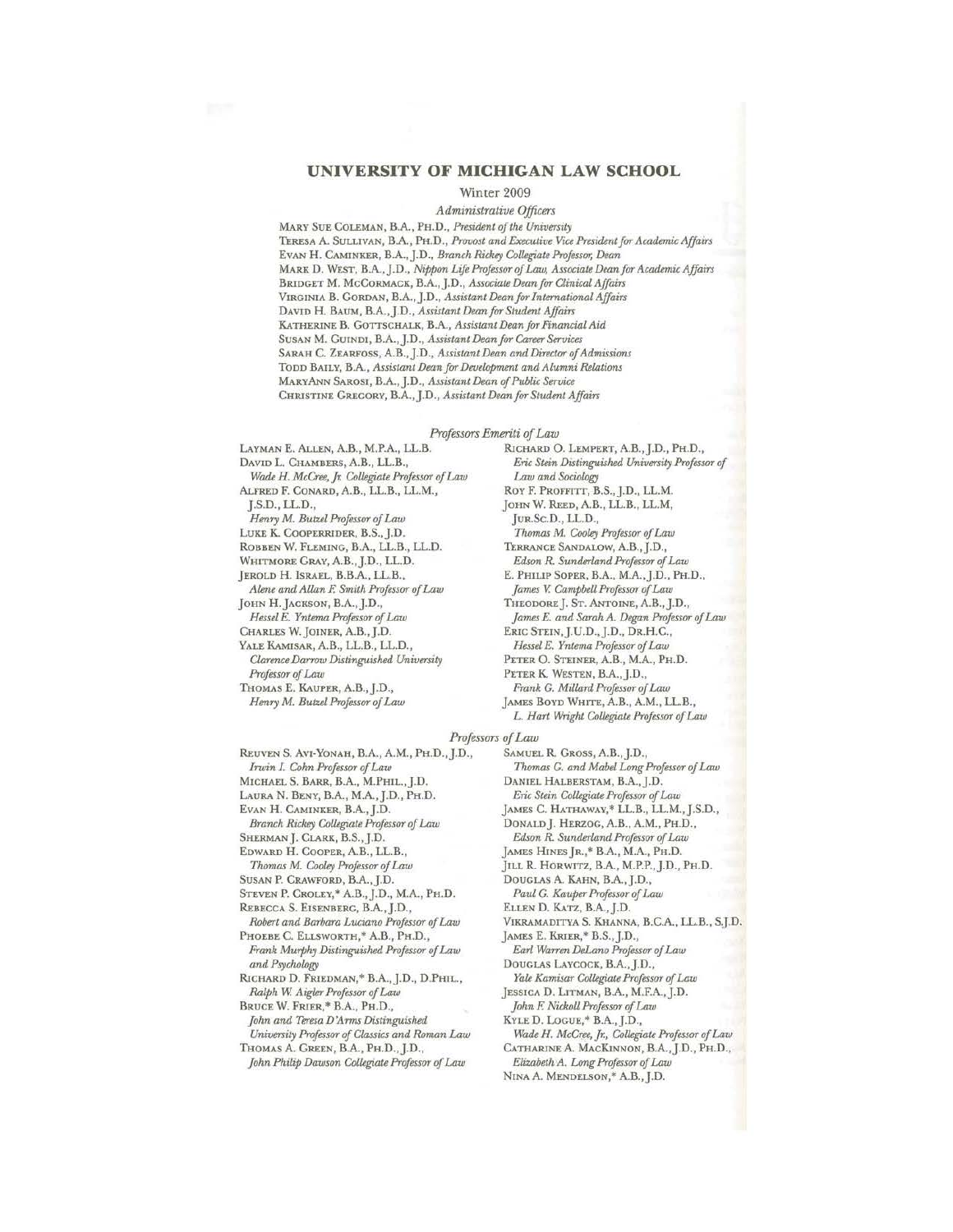WILLIAM I. MILLER, B.A., PH.D., J.D., *Thomas G. Long Professor of Law*  EDWARD A. PARSON, B.Sc., M.Sc., PH.D. SALLYANNE PAYTON, B.A., LL.B., *William W. Cook Professor of Law*  JOHN A.E. POTTOW, A.B., J.D. RICHARD A. PRIMUS,\* A.B., D.PHIL., J.D. ADAM C. PRITCHARD,\* B.A., M.P.P., J.D. *Frances and George Skestos Professor of Law*  MARGARET JANE RADIN, A.B., M.F.A.,J.D., LL.D. *Henry* King *Ransom Professor of Law*  STEVEN R. RATNER,\* A.B., M.A., J.D. DONALD H. REGAN,\* A.B., LL.B., B.PHIL., PH.D., *William W. Bishop, Jr. Collegiate Professor of Law*  MATHIAS W. REIMANN, DR.lUR., LL.M., *Hess8'* E. *Yntema Professor* of *Law* 

CARLE. SCHNEIDER, A.B.,J.0., *Chauncey Stillman Professorship for Ethics, Morality, and the Practice of Law*  REBECCAj. Scorr,\* A.B., M.PHIL., PH.D., *Charles Gibson Distinguished University Professor of History*  A. w. BRIAN SIMPSON,\* B.A., M.A., D.C.L., *Charles F. and Edith J. Clyne Professor of Law* JOSEPH VINING,\* B.A., M.A.,J.D., *Harry Burns Hutchins* Collegiate *Professor of Law*  LAWRENCE W. WAGGONER, B.B.A., J.D., D.PHIL., Lewis M. Simes Professor of Law MARK D. WEST, B.A.,J.D., *Nippon Life Professor of Law*  JAMESJ. WHITE,\* B.A.,J.D., *Robert* A. *Sullivan Professor of Law*  CHRISTINA B. WHITMAN, A.B., MA., J.D., *Francis A. Alim Collegiate Professor of Law* 

#### **Assistant Professors of Law**

ALICIA DAVIS EVANS, B.S., J.D., M.B.A. NICHOLAS C. HOWSON, B.A., J.D. MONICA R. HAKIMI, B.A., J.D. MADELINE KOCHEN, B.A., J.D., A.M., PH.D.<br>David M. Hasen,\* B.A., Ph.D., J.D. James J. Prescott, B.A., J.D., Ph.D. SCOTT HERSHOVITZ, A.B., M.A., D.PHIL., J.D.

James J. Prescott, B.A., J.D., Ph.D.<br>Eve Brensike Primus, B.A., J.D. GIL SEINFELD, A.B., J.D.

#### *Clinical Professors of Law*

ALICIA ALVAREZ, B.A., J.D. DONALD N. DUQUETTE, B.A.,J.D. PHILIP M. FROST, B.A., J.D. BRJDGET M. McCORMACK, B.A.,J.D. DAVID A. MORAN, B.S., B.A., M.A., M.S., J.D. PAUL D. REINGOLD, B.A., J.D. NICHOLAS]. RINE, B.A.,J.D. DAVID A. SANTACROCE, B.A.,J.D., LL.M. ANNE N. SCHROTH, B.A., J.D.

#### *Clinical Assistant Professors of Law*

EDWARD R. BECKER, B.A., J.D. HOWARD BROMBERG, B.A., J.D., J.S.M. DEBRA CHOPP, B.A., J.D. RACHEL CROSKERY-ROBERTS, B.A., J.D. PAUL H. FALON, B.A., M.A., J.D.

MARK K. OSBECK, A.B., M.A., J.D. VIVEK SANKARAN, B.A., J.D. THOMAS H. SEYMOUR, B.A., M.A., J.D. KIMBERLY A. THOMAS, B.S., J.D. FRANKE. VANDERVORT, B.A.,J.D. BETH H. WILENSKY, B.A., J.D.

#### *Vi.siting Professors of Law*

DONALD ANTON, B.S., J.D. SUSANNE BAER, LL.M. CATHERJNE BARNARD, M.A., LL.M., PH.D. KARIMA BENNOUNE, B.A., M.A.,J.D. EMILIO CARDENAS, LL.M. MARGARET CHON, A.B., M.H.S.A., J.D.

KARTHY GOVENDER, LL.B., LL.M. NOAH HALL, B.S., J.D. SHERMAN JACKSON, B.A., M.A., PH.D. MARTHA JONES, B.A., J.D., M.A., M.PHIL., PH.D. ATUSHl KINAMl, LL.B., LL.M. PENELOPE MATHEW, B.A., L.L.B., L.L.M., J.SD BRUCE SMITH, J.D., PH.D.

*Visiting Clinical Professor* 

ANDREA LYON, B.A., J.D.

*Business Faculty Fellows* 

BARRY A. ADELMAN, B.A., J.D. DEBORAH BURAND, B.A., M.S.F.S., J.D.

*Public Service/ Public Interest Faculty Fellows* 

SAUL GREEN, B.A., J.D. JUDY LEVY, B.S., J.D. MARK ROSENBAUM, B.A., J.D., *Harvey J. Gunderson Professorship from Practice*  DAVID UHLMANN, B.A., J.D., *Jeffrey* E *Liss Facully Develbpmnit Professorship*  from *Practice*<br>MARK VAN PUTTEN, B.A., J.D.

*Adjunct Professors* 

J. PHruP ADAMS, B.A.,J.D., LL.M. SUSAN BART, BA.,J.D.

JACK BERNARD, M.A., J.D. RAFAEL CASTILLA, A.B.,J.D.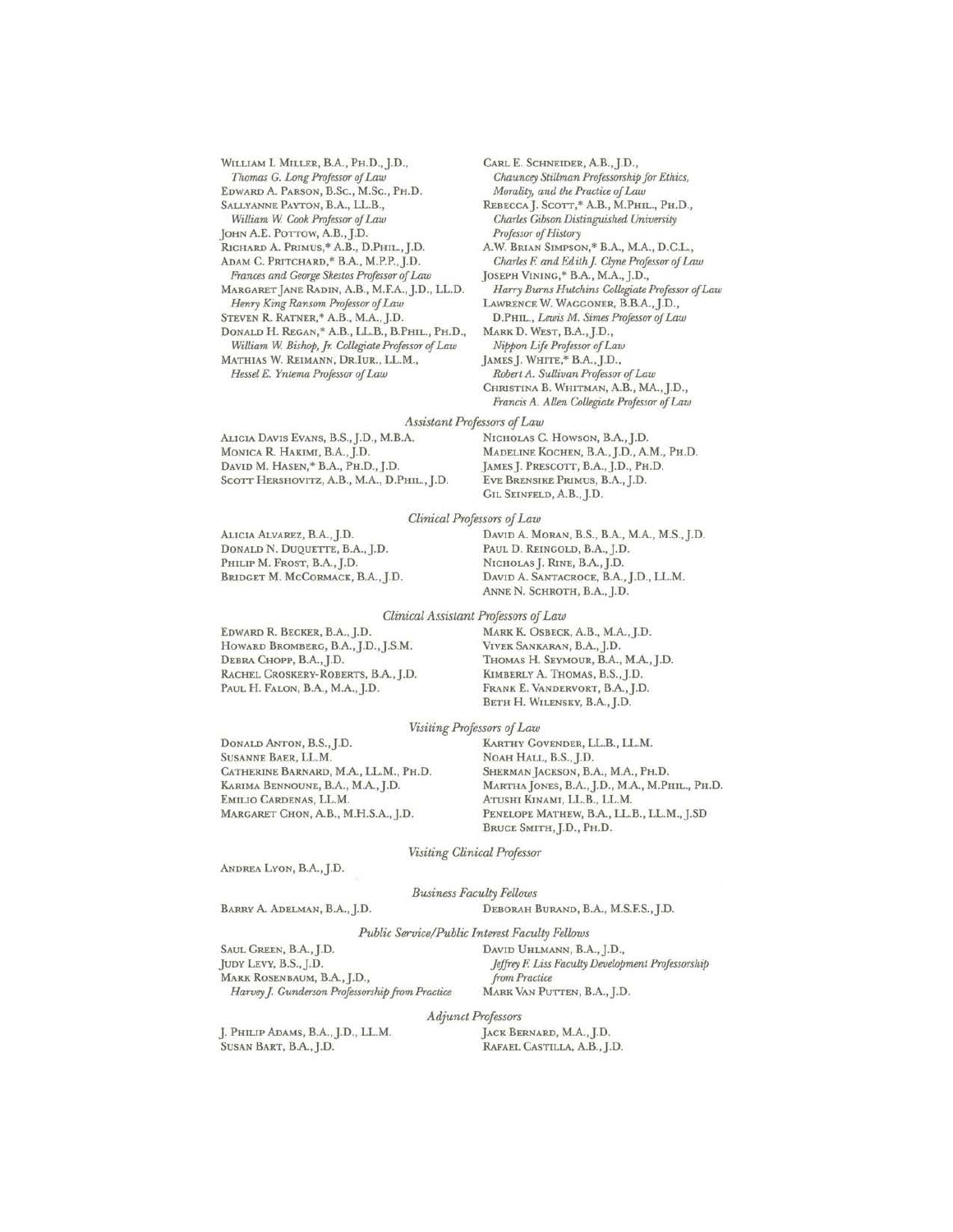STEVE CERNAK, A.B., M.A., J.D. JAMES DESIMPELARE, B.S., M.B.A. DAVID GARLOCK, A.B.,J.D. SARA GOSMAN, A.B., J.D., M.P.A. DEAN GOULD, B.A.,J.D. KATHLEEN HEGARTY, B.A., J.D. HOWARD HERTZ, B.A.,J.D. ALLYN KANTOR, B.S.,J.D. YORAM KElNAN, LL.B., B.A., TTP/MPA. LL.M/SJ.D. SUSAN KORNfT£LD, BA.,J.D.

JOAN LARSEN, B.A.,J.0. MARGARET LEARY, B.A., M.A.,J.D. CYRIL Moscow, B.S.,J.D. JOHN NIEHUSS, B.A., J.D. LEONARD NIEHOFF, A.B.,J.D. BARBARA NOVAK, A.B., J.D. JUDY O'NEILL, B.A.,J.D. MAURICE POSSLEY, B.A. VICTORIA ROBERTS, B.A.,J.D. COLETTE ROUTEL, B.A., J.D. ANDREW STUMPFF, A.B.,J.D. MICHAEL WICKS, B.A.,J.D.

### *Adjunct Clinical Assistant Prof essars*

NICOLE APPLEBERRY, A.B.,J.D., LL.M. NEILS. KAGAN, B.S., M.S.,J.D. MARGARET CERNAK, B.A., J.D. TIMOTHY DICKINSON, B.A., J.D., LL.M. PETER VAN HOEK, B.A., J.D.

\*on leave for Winter 2009